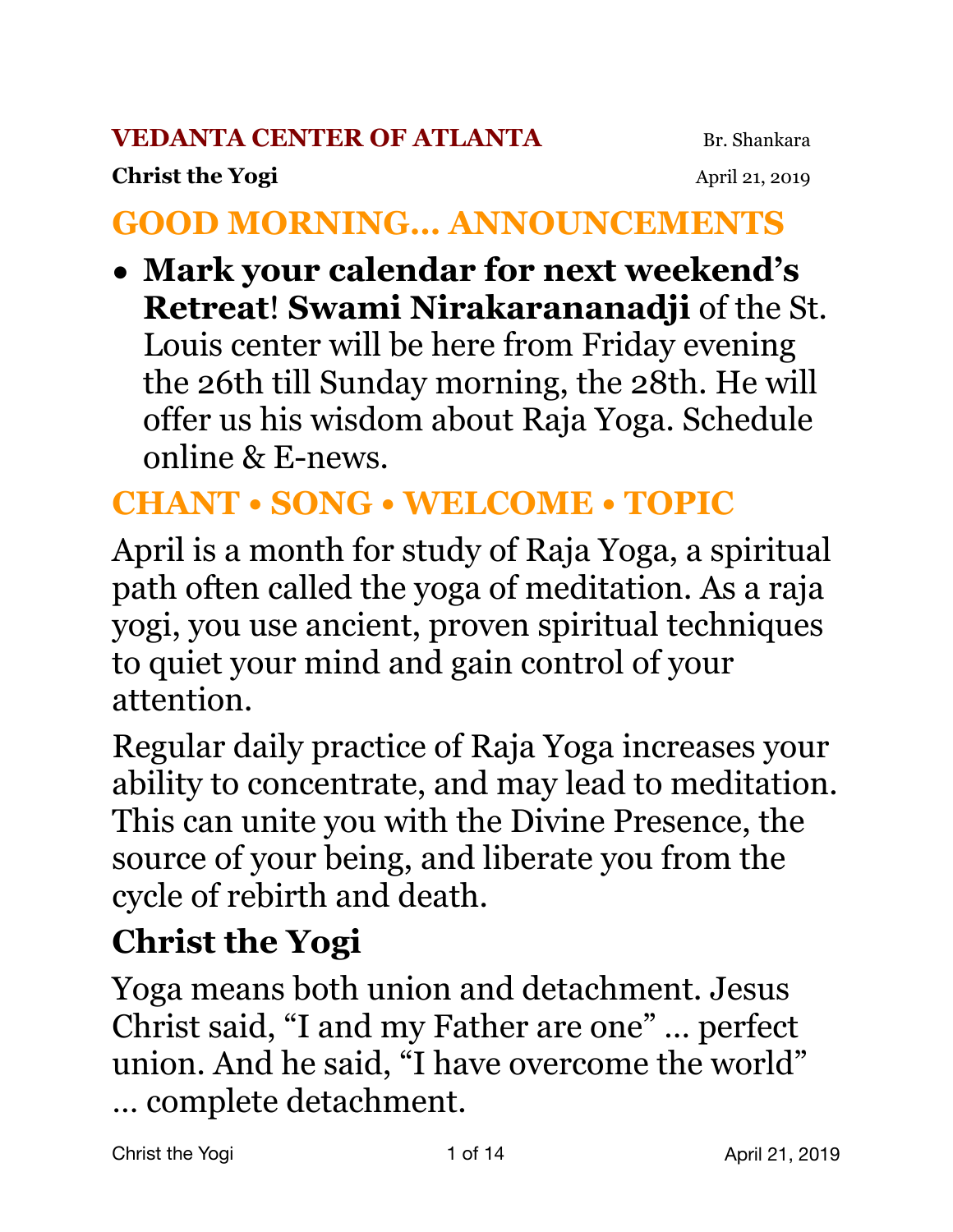Jesus also experiences what the sage Patanjali describes as a yogi's final test. In his book *Raja-Yoga*, Swami Vivekananda discusses this sutra: *"By giving up even (omnipotence and omniscience) comes the destruction of the very seed of evil, which leads to (independence)." —*  Yoga Sutras, Ch. 3, Sutra 51

Vivekananda comments, "When one gives up even the ideas of omnipotence and omniscience, there comes entire rejection of enjoyment, of temptations. When the Yogi has seen all these wonderful powers, and rejected them, he reaches the goal (freedom from all limitation) …"

According to the New Testament, Christ clearly had reached that goal. Here's the story of the Temptation of Jesus, as told in the Book of Luke:

*Jesus … was led by the (Holy) Spirit in the wilderness for forty days … And he ate nothing during those days. And when they were ended, he was hungry. The devil said to him, "If you are the Son of God, command this stone to become bread." And Jesus answered him, "It is written, 'Man shall not live by bread alone.'"And the devil took him up and showed him all the kingdoms of the world in a moment of time, and said to him,*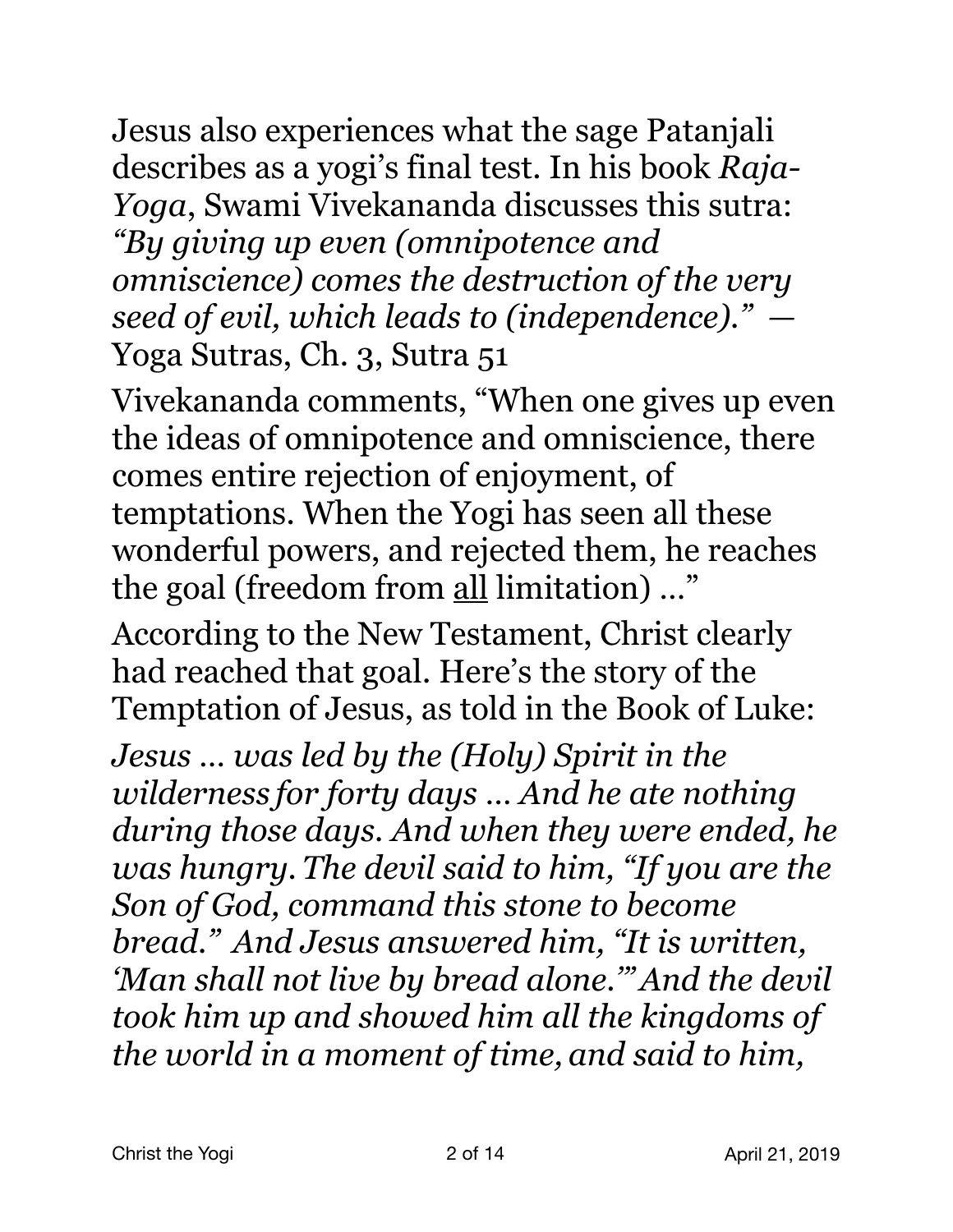*"To you I will give all this authority and their glory, for it has been delivered to me, and I give it to whom I will.If you, then, will worship me, it will all be yours."And Jesus answered him, "It is written, "'You shall worship the Lord your God, and him only shall you serve.'"And (the devil) took him to Jerusalem and set him on the pinnacle of the temple and said to him, "If you are the Son of God, throw yourself down from here,for it is written, "'He will command his angels concerning you, to guard you,' and "'On their hands they will bear you up, lest you strike your foot against a stone.'" And Jesus answered him, "It is said, 'You shall not put the Lord your God to the test.'" And when the devil had ended every temptation, he departed from him …* 

This morning we will talk more about Jesus as a maha-yogi. For example, here is something of what Swami Vivekananda said about Jesus, in his talk "Christ the Messenger:"

*" …(M)ark this giant that came; centuries and ages pass, yet the energy that he left upon the world is not yet stretched, nor yet expended to its full. It goes on adding new vigour as the ages roll on …*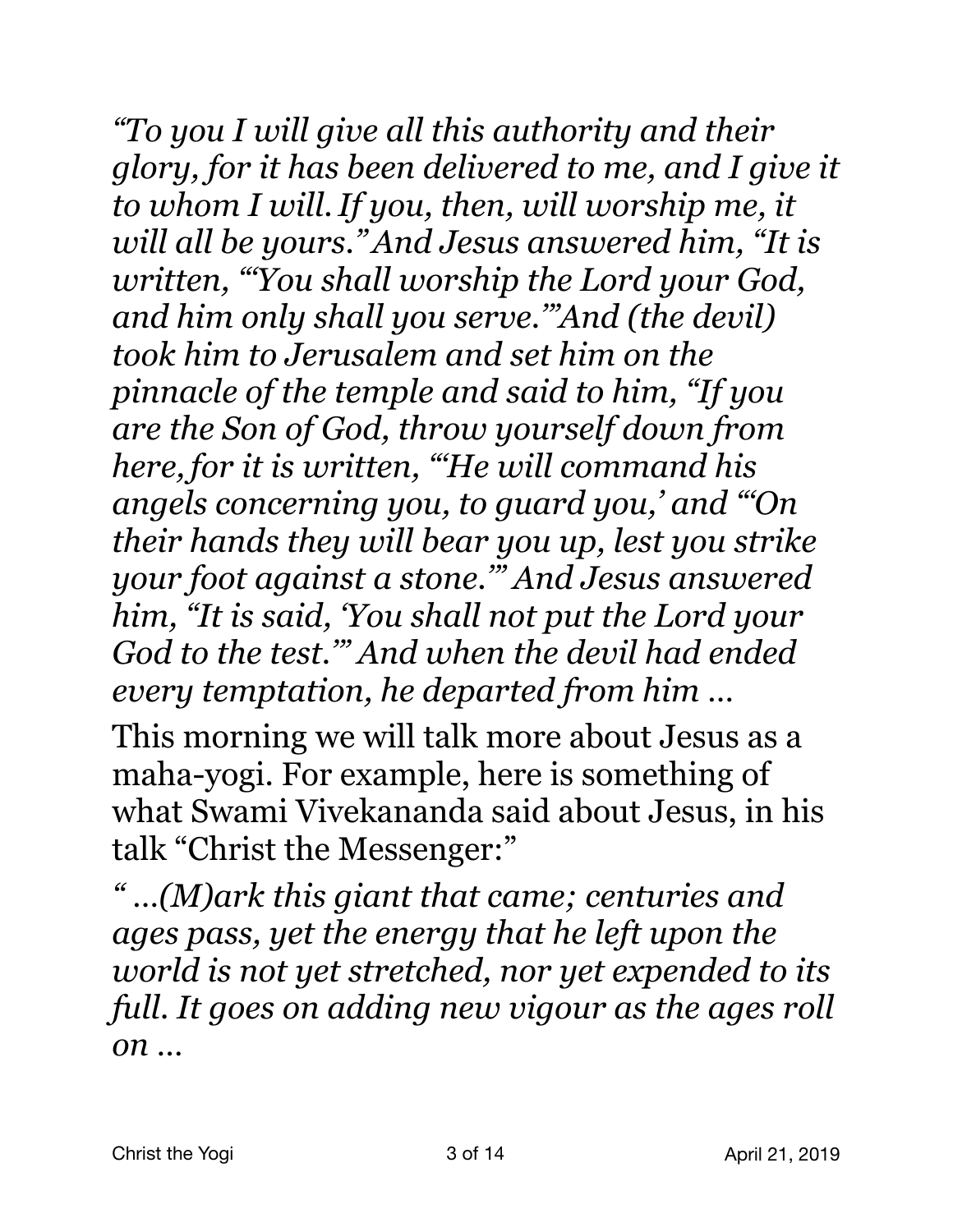*The Omnipresent God of the universe cannot be seen until He is reflected by these giant lamps of the earth — The Prophets, the man-Gods, the Incarnations, the embodiments of God …"* 

# **Master of Maya: Miracles of Jesus**

This is how the birth of Jesus the Messiah came about: His mother Mary was pledged to be married to Joseph, but before they came together, she was found to be pregnant through the Holy Spirit. Because Joseph her husband was faithful to the law, and yet did not want to expose her to public disgrace, he had in mind to divorce her quietly.

But after he had considered this, an angel of the Lord appeared to him in a dream and said, "Joseph son of David, do not be afraid to take Mary home as your wife, because what is conceived in her is from the Holy Spirit. She will give birth to a son, and you are to give him the name Jesus, because he will save his people from their sins."

All this took place to fulfill what the Lord had said through the prophet: "The virgin will conceive and give birth to a son, and they will call him Immanuel" (which means "God with us").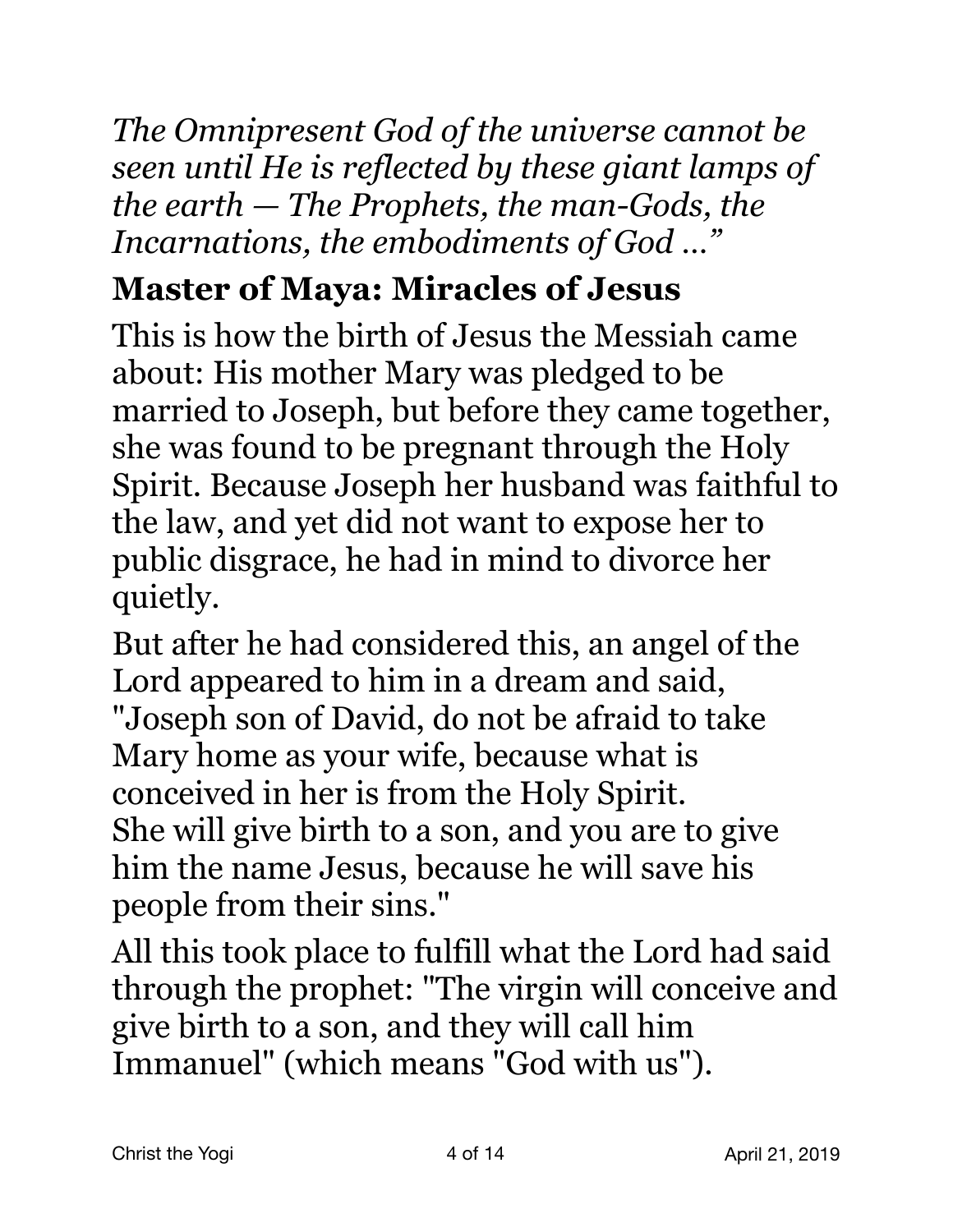When Joseph woke up, he did what the angel of the Lord had commanded him and took Mary home as his wife. But he did not consummate their marriage until she gave birth to a son. And he gave him the name Jesus.

## **- Matthew 1:18-25, NIV translation.**

On the third day a wedding took place at Cana in Galilee. Jesus' mother was there, and Jesus and his disciples had also been invited to the wedding. When the wine was gone, Jesus' mother said to him, "They have no more wine."

"Woman, why do you involve me?" Jesus replied. "My hour has not yet come."

His mother said to the servants, "Do whatever he tells you."

Nearby stood six stone water jars, the kind used by the Jews for ceremonial washing, each holding from twenty to thirty gallons.

Jesus said to the servants, "Fill the jars with water"; so they filled them to the brim.

Then he told them, "Now draw some out and take it to the master of the banquet."

They did so, and the master of the banquet tasted the water that had been turned into wine.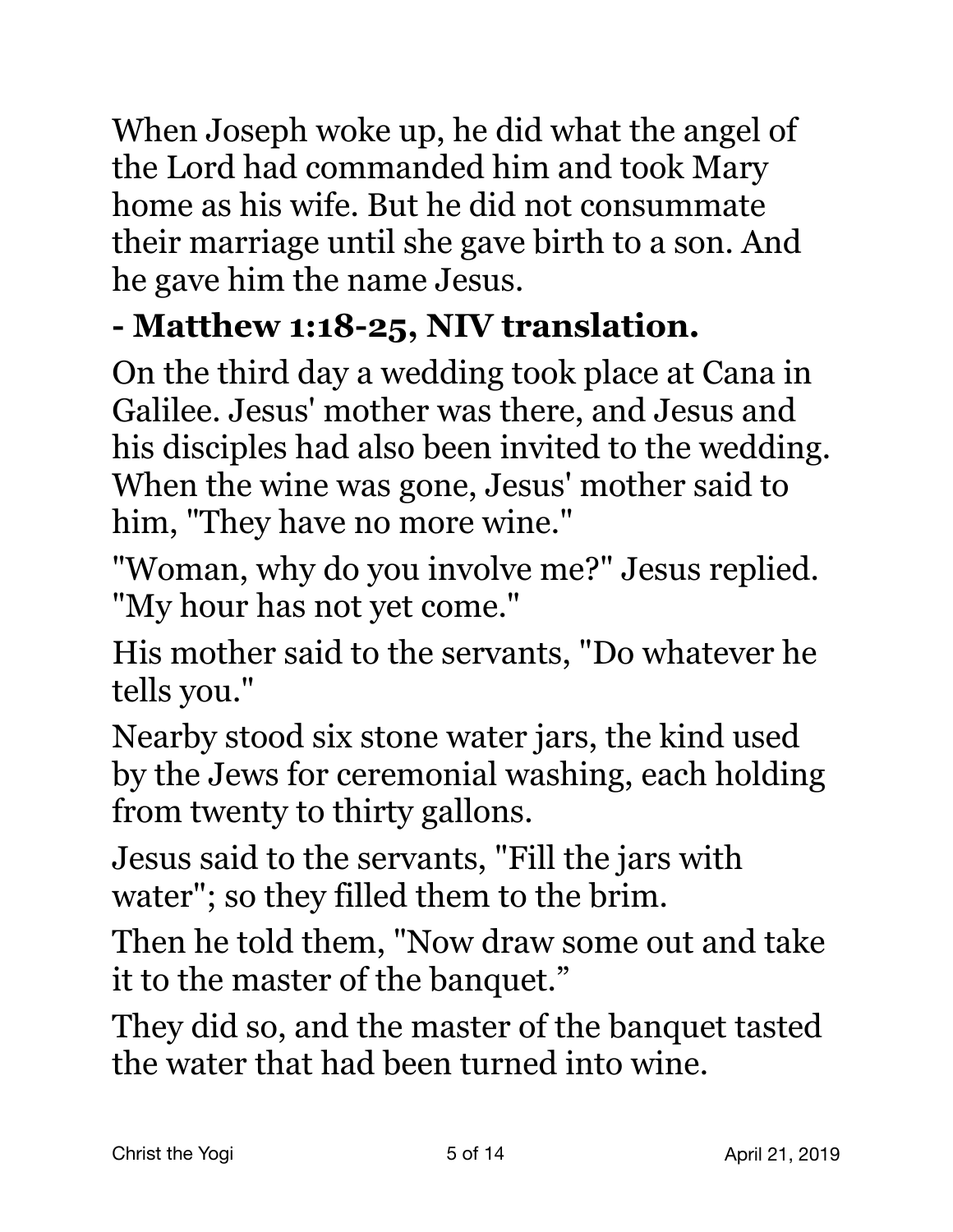He did not realize where it had come from, though the servants who had drawn the water knew. Then he called the bridegroom aside and said,

"Everyone brings out the choice wine first and then the cheaper wine after the guests have had too much to drink; but you have saved the best till now."

What Jesus did here in Cana of Galilee was the first of the signs through which he revealed his glory; and his disciples believed in him.

## **- John 2:1-11, NIV translation.**

Once more he visited Cana in Galilee, where he had turned the water into wine. And there was a certain royal official whose son lay sick at Capernaum. When this man heard that Jesus had arrived in Galilee from Judea, he went to him and begged him to come and heal his son, who was close to death.

"Unless you people see signs and wonders," Jesus told him, "you will never believe."

The royal official said, "Sir, come down before my child dies."

"Go," Jesus replied, "your son will live."

The man took Jesus at his word and departed.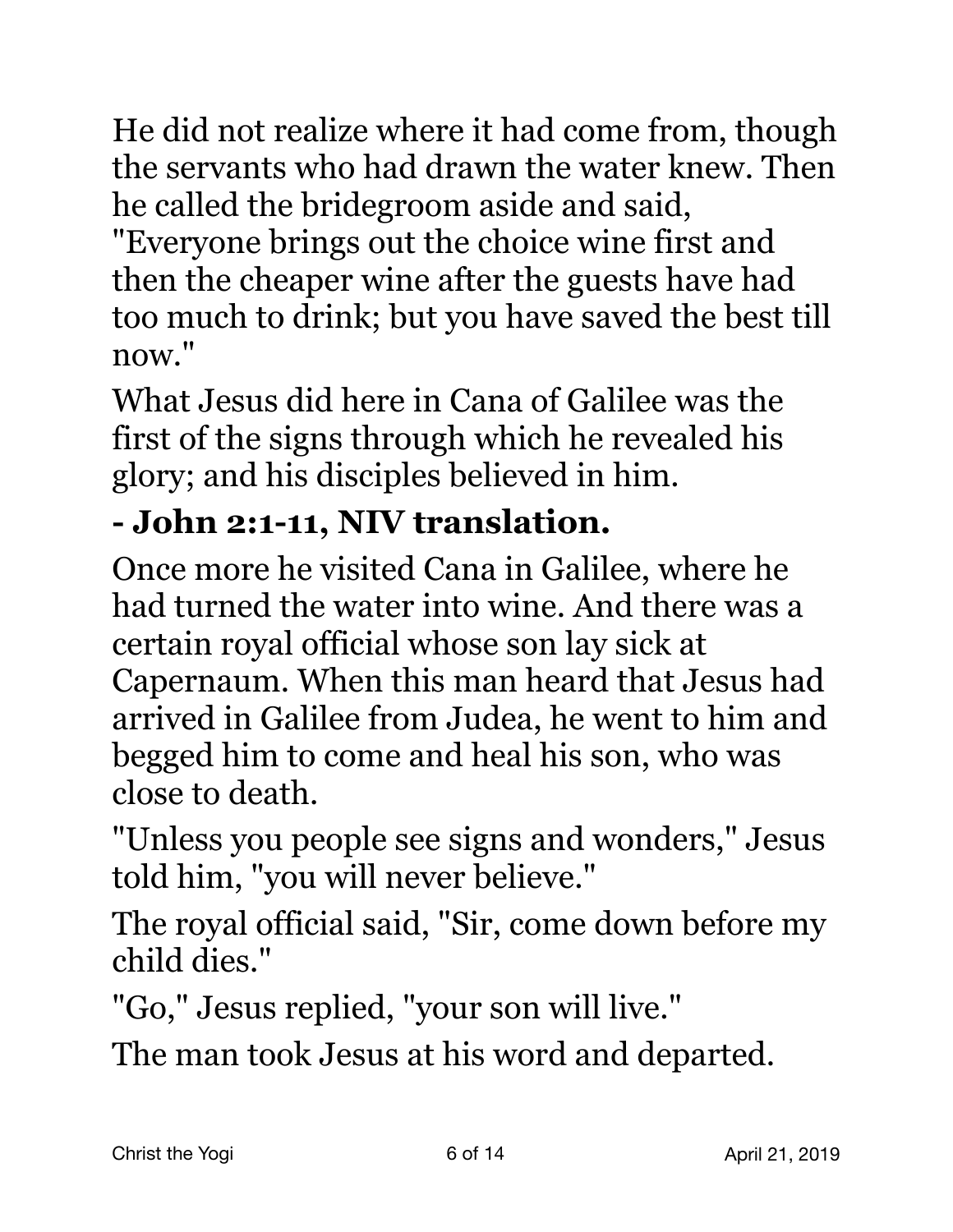While he was still on the way, his servants met him with the news that his boy was living. When he inquired as to the time when his son got better, they said to him, "Yesterday, at one in the afternoon, the fever left him."

Then the father realized that this was the exact time at which Jesus had said to him, "Your son will live." So he and his whole household believed.

This was the second sign Jesus performed after coming from Judea to Galilee.

# **- John 4:46-54, NIV translation.**

He got into one of the boats, the one belonging to Simon, and asked him to put out a little from shore. Then he sat down and taught the people from the boat.

When he had finished speaking, he said to Simon, "Put out into deep water, and let down the nets for a catch."

Simon answered, "Master, we've worked hard all night and haven't caught anything. But because you say so, I will let down the nets."

When they had done so, they caught such a large number of fish that their nets began to break.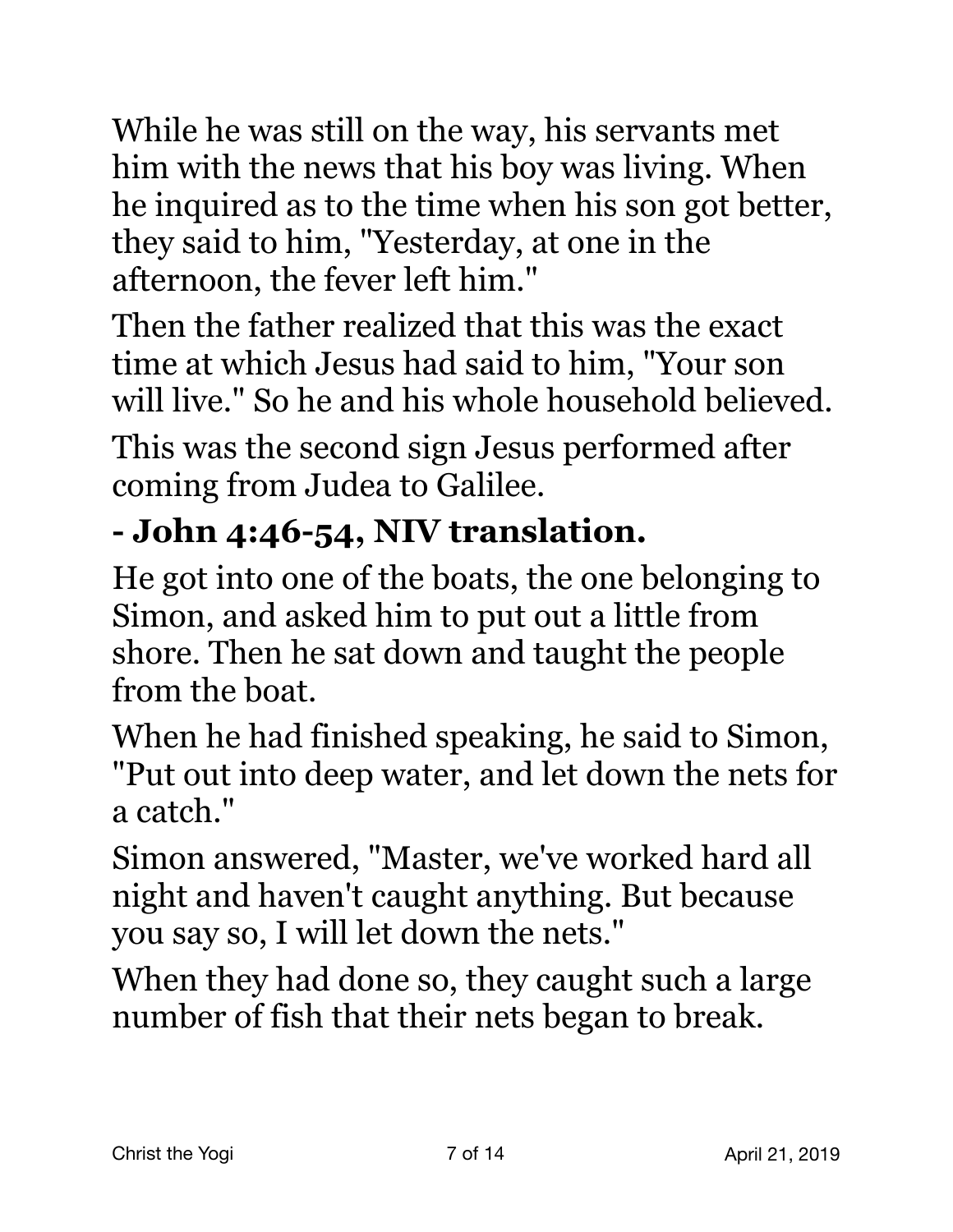So they signaled their partners in the other boat to come and help them, and they came and filled both boats so full that they began to sink.

When Simon Peter saw this, he fell at Jesus' knees and said, "Go away from me, Lord; I am a sinful man!" For he and all his companions were astonished at the catch of fish they had taken, and so were James and John, the sons of Zebedee, Simon's partners.

Then Jesus said to Simon, "Don't be afraid; from now on you will fish for people."

## **-Luke 5:3-10, NIV translation.**

When Jesus had finished saying all this to the people who were listening, he entered Capernaum. There a centurion's servant, whom his master valued highly, was sick and about to die. The centurion heard of Jesus and sent some elders of the Jews to him, asking him to come and heal his servant. When they came to Jesus, they pleaded earnestly with him, "This man deserves to have you do this, because he loves our nation and has built our synagogue." So Jesus went with them.

He was not far from the house when the centurion sent friends to say to him: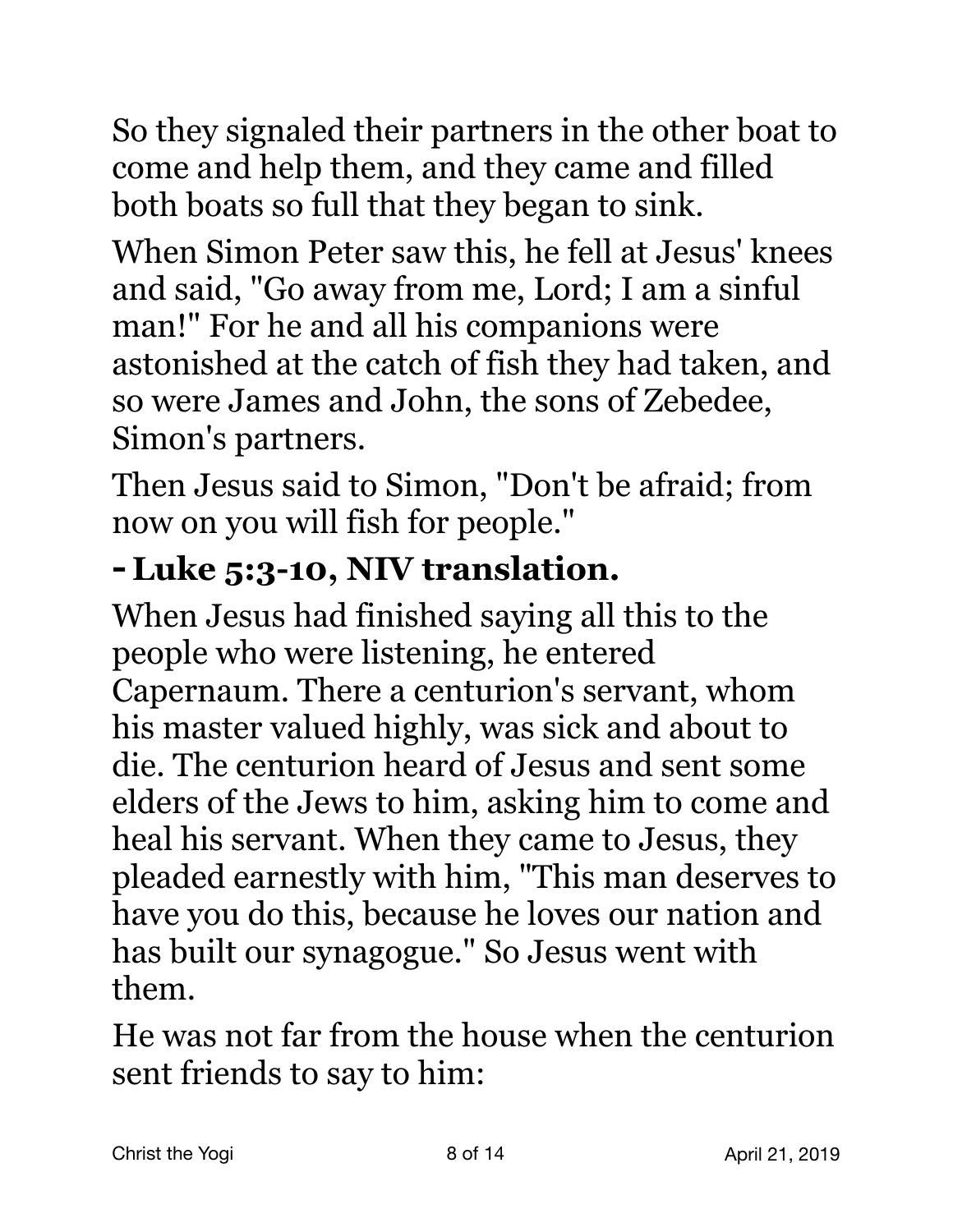"Lord, don't trouble yourself, for I do not deserve to have you come under my roof. That is why I did not even consider myself worthy to come to you. But say the word, and my servant will be healed. For I myself am a man under authority, with soldiers under me. I tell this one, 'Go,' and he goes; and that one, 'Come,' and he comes. I say to my servant, 'Do this,' and he does it."

When Jesus heard this, he was amazed at him, and turning to the crowd following him, he said, "I tell you, I have not found such great faith even in Israel." Then the men who had been sent returned to the house and found the servant well.

## **- Luke 7:1-10, NIV translation.**

When Jesus looked up and saw a great crowd coming toward him, he said to Philip, "Where shall we buy bread for these people to eat?" He asked this only to test him, for he already had in mind what he was going to do.

Philip answered him, "It would take more than half a year's wages to buy enough bread for each one to have a bite!"

Another of his disciples, Andrew, Simon Peter's brother, spoke up,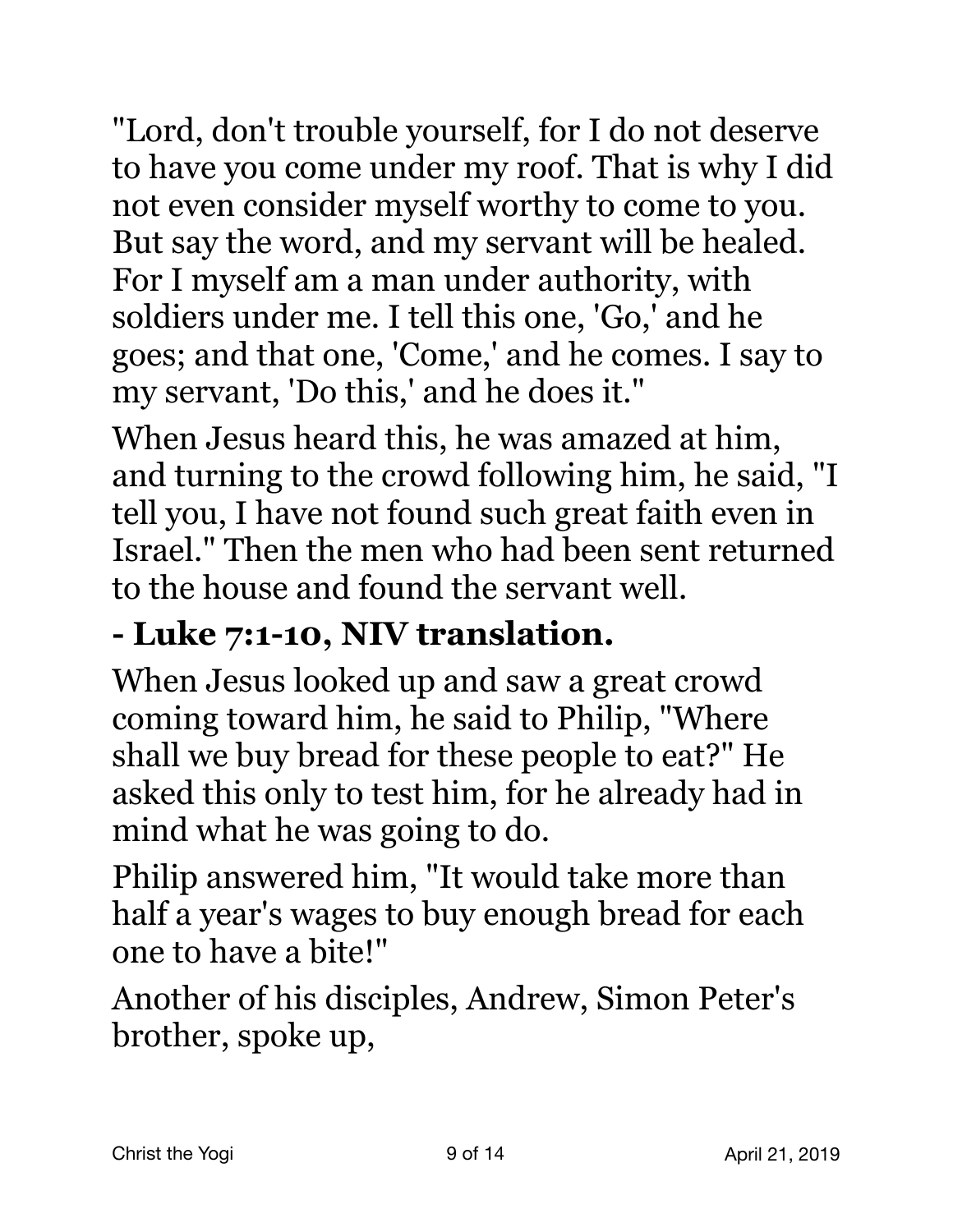"Here is a boy with five small barley loaves and two small fish, but how far will they go among so many?"

Jesus said, "Have the people sit down." There was plenty of grass in that place, and they sat down (about five thousand men and their families were there). Jesus then took the loaves, gave thanks, and distributed to those who were seated as much as they wanted. He did the same with the fish.

When they had all had enough to eat, he said to his disciples, "Gather the pieces that are left over. Let nothing be wasted." So they gathered them and filled twelve baskets with the pieces of the five barley loaves left over by those who had eaten.

After the people saw the sign Jesus performed, they began to say, "Surely this is the Prophet who is to come into the world."

## **- John 6:5-14, NIV translation.**

After Jesus and his disciples arrived in Capernaum, the collectors of the two-drachma temple tax came to Peter and asked, "Doesn't your teacher pay the temple tax?"

"Yes, he does," he replied.

When Peter came into the house, Jesus was the first to speak.

Christ the Yogi **10 of 14** April 21, 2019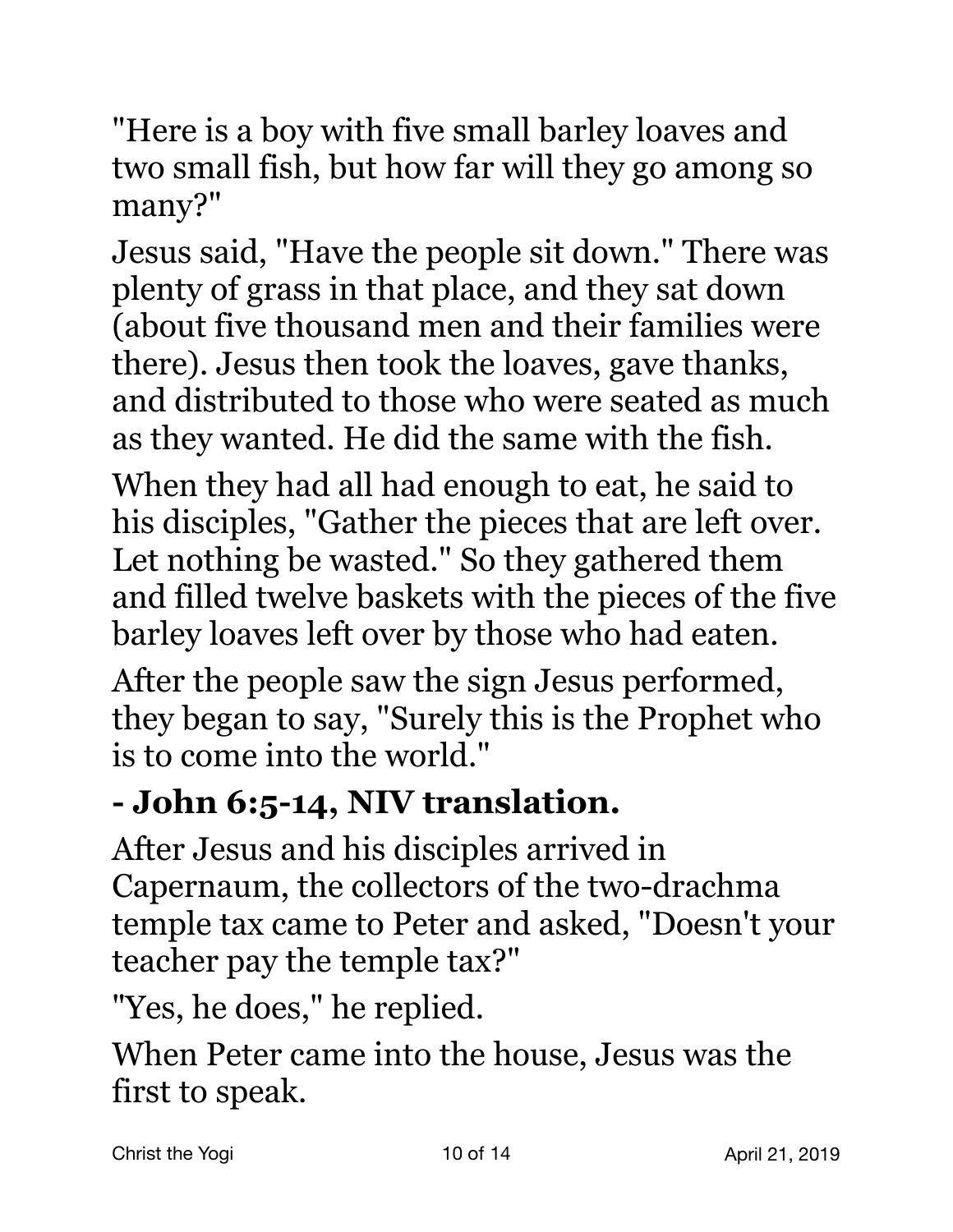"What do you think, Simon?" he asked. "From whom do the kings of the earth collect duty and taxes-from their own children or from others?" "From others," Peter answered.

"Then the children are exempt," Jesus said to him. "But so that we may not cause offense, go to the lake and throw out your line. Take the first fish you catch; open its mouth and you will find a fourdrachma coin. Take it and give it to them for my tax and yours."

### **- Matthew 17:24-27, NIV translation.**

In my former book, Theophilus, I wrote about all that Jesus began to do and to teach until the day he was taken up to heaven, after giving instructions through the Holy Spirit to the apostles he had chosen. After his suffering, he showed himself to these men and gave many convincing proofs that he was alive. He appeared to them over a period of forty days and spoke about the kingdom of God. On one occasion, while he was eating with them, he gave them this command: "Do not leave Jerusalem, but wait for the gift my Father promised, which you have heard me speak about.

For John baptized with water, but in a few days you will be baptized with the Holy Spirit."

Christ the Yogi **11 of 14** April 21, 2019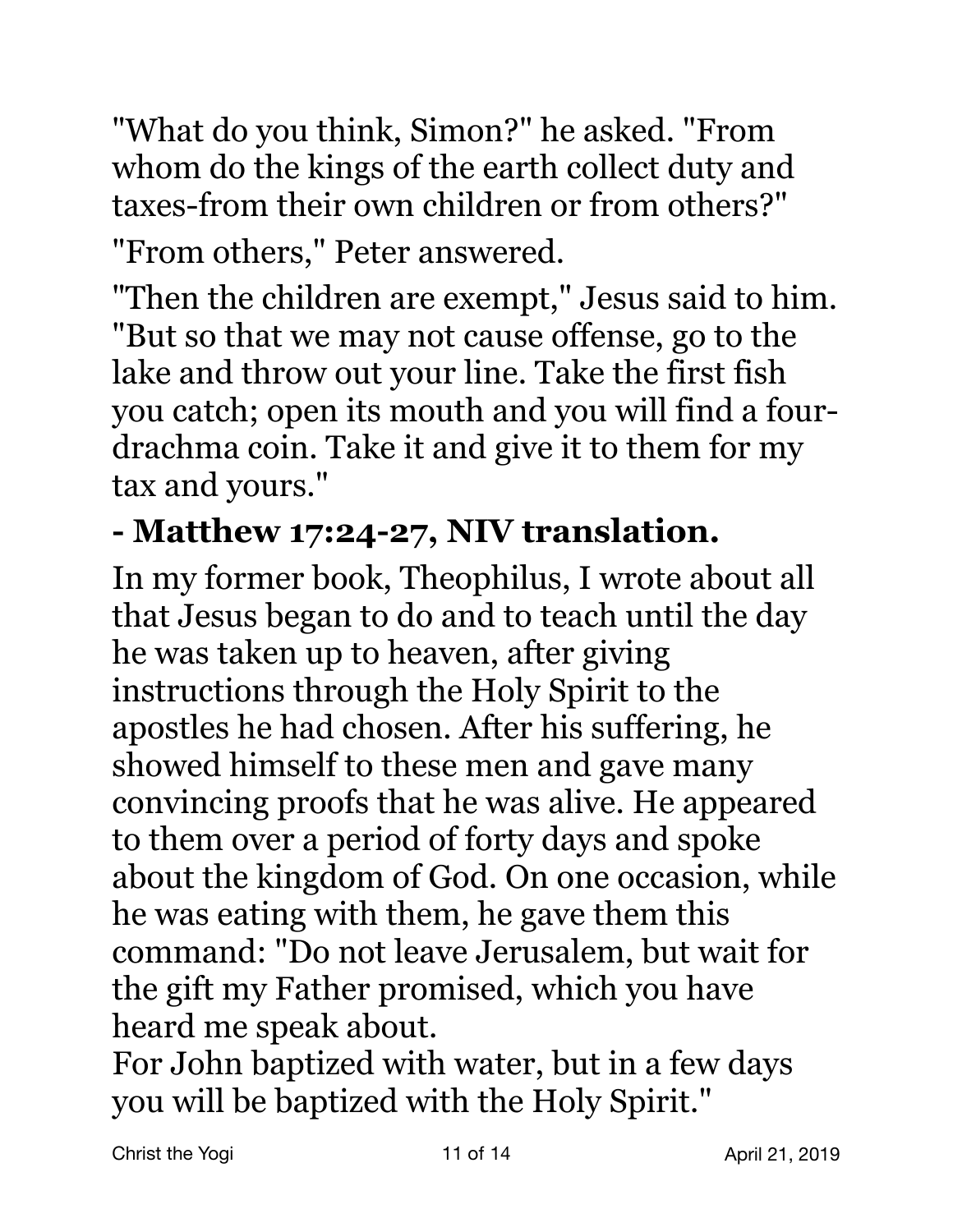So when they met together, they asked him, "Lord, are you at this time going to restore the kingdom to Israel?"

He said to them: "It is not for you to know the times or dates the Father has set by his own authority. But you will receive power when the Holy Spirit comes on you; and you will be my witnesses in Jerusalem, and in all Judea and Samaria, and to the ends of the earth."

After he said this, he was taken up before their very eyes, and a cloud hid him from their sight.

They were looking intently up into the sky as he was going, when suddenly two men dressed in white stood beside them. "Men of Galilee," they said, "why do you stand here looking into the sky? This same Jesus, who has been taken from you into heaven, will come back in the same way you have seen him go into heaven."

## **- Acts 1:1-11, NIV translation.**

## **We'll close with more from Vivekananda's Christ the Messenger:**

*(Jesus) had no other occupation in life, no other thought except that one, that he was a spirit. He was a disembodied, unfettered, unbound spirit.*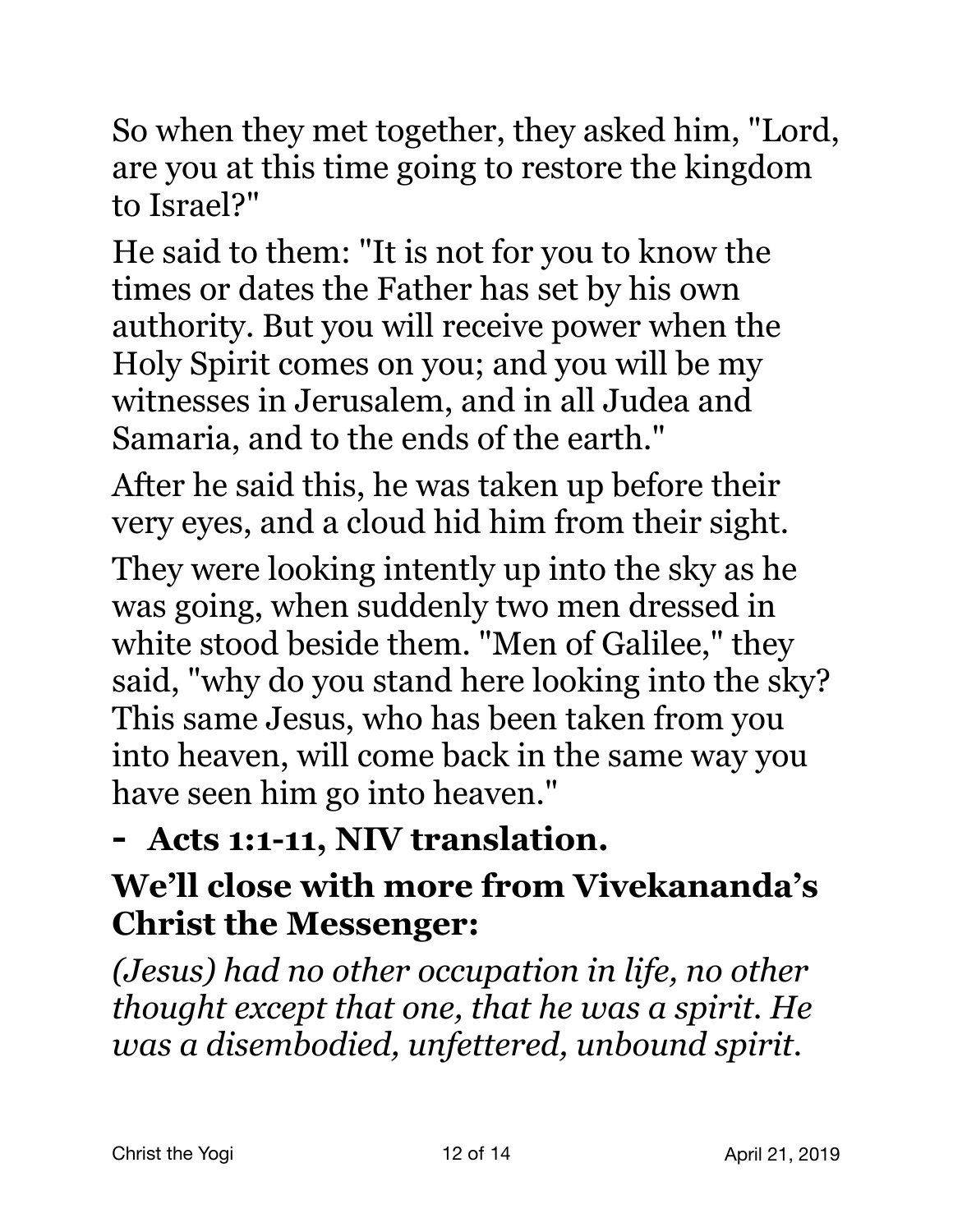*And not only so, but he, with his marvellous vision, had found that every man and woman, whether Jew or Gentile, whether rich or poor, whether saint or sinner, was the embodiment of the same undying spirit as himself. Therefore, the one work his whole life showed was to call upon them to realise their own spiritual nature.* 

*Give up, he says, these superstitious dreams that you are low and that you are poor. Think not that you are trampled upon and tyrannised over as if you were slaves, for within you is something that can never be tyrannised over, never be trampled upon, never be troubled, never be killed. You are all Sons of God, immortal spirit. "Know", he declared, "the Kingdom of Heaven is within you." "I and my Father are one."* 

*Dare you stand up and say, not only that "I am the Son of God", but I shall also find in my heart of hearts that "I and my Father are one"? That was what Jesus of Nazareth said. He never talks of this world and of this life. He has nothing to do with it, except that he wants to get hold of the world as it is, give it a push and drive it forward and onward until the whole world has reached to the effulgent Light of God,*